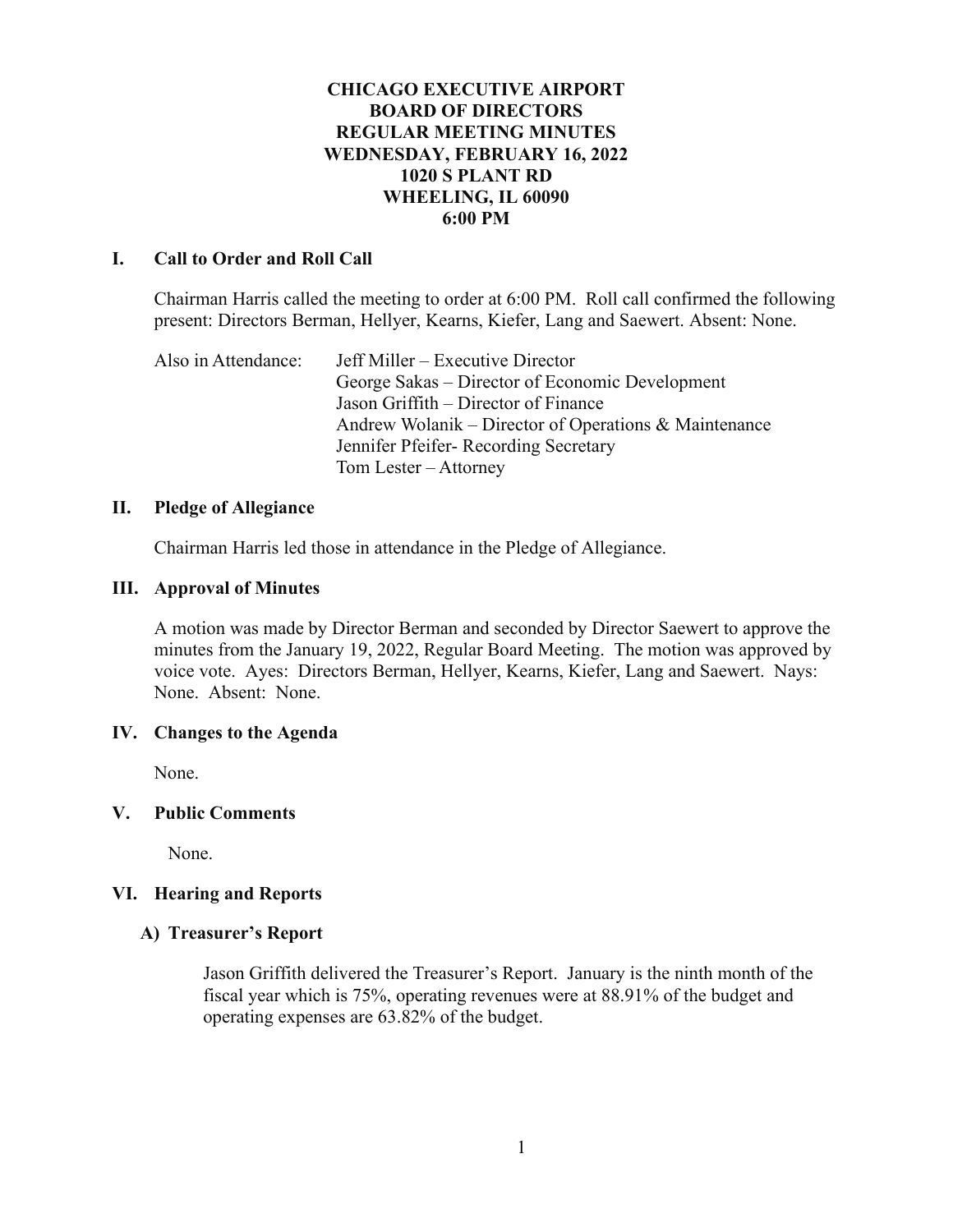### **B) Executive Director's Report**.

Executive Director, Jeff Miller, reported on the following**:**

- Andrew Wolanik, Director of Operations and Maintenance was introduced.
- $\rightarrow$  January total operations of were 6,121. The 12-month total is 100,011 operations which is the highest total since 2008.
- $\rightarrow$  Fuel flowage was 555,531 gallons for January which is 23% above the average for a January.
- $\rightarrow$  There were 29 U.S. Customs operations in January, operations for the past 24 months have been below average. Customs operations are dependent on the COVID situation and are showing some return to normal.
- $\rightarrow$  Some of the things currently working on:
	- o The new Customs facility is open. There was a follow-up meeting since it opened, and people are happy with the new facility and procedures.
	- o The Residential Sound Insulation Program is on track and there are no major changes.
	- o The Master Plan Update The ALP was signed today by the State, the Airport and CMT, and this triggers projects to begin.
	- o The Airfield Lighting project was re-bid which resulted in an increase of \$145,000.00 to the project cost. The bidder is the same as the first time the project went to bid.
	- o The circle to land procedure will be re-established by September this year. The Airport will have to purchase and install some obstruction lights.
	- o Airport staff visited IDOT in Springfield and talked about many items. A small coalition of airports has been started to work collectively. It was a good meeting and had good outcomes.
	- o The 5G implementation has had no significant impact on the airport and no impact on operations.
	- $\circ$  Run the Runway will take place on June 25<sup>th</sup> and registration is open. This year everyone will receive a participation medal and newly designed tshirt. Pictures of the medal and shirt were shown. Various sponsorship levels with perks are being offered this year. A graphic was displayed.
	- o Airport staff has been discussing with D21 schools about making an aviation career video. Staff has begun working on the project.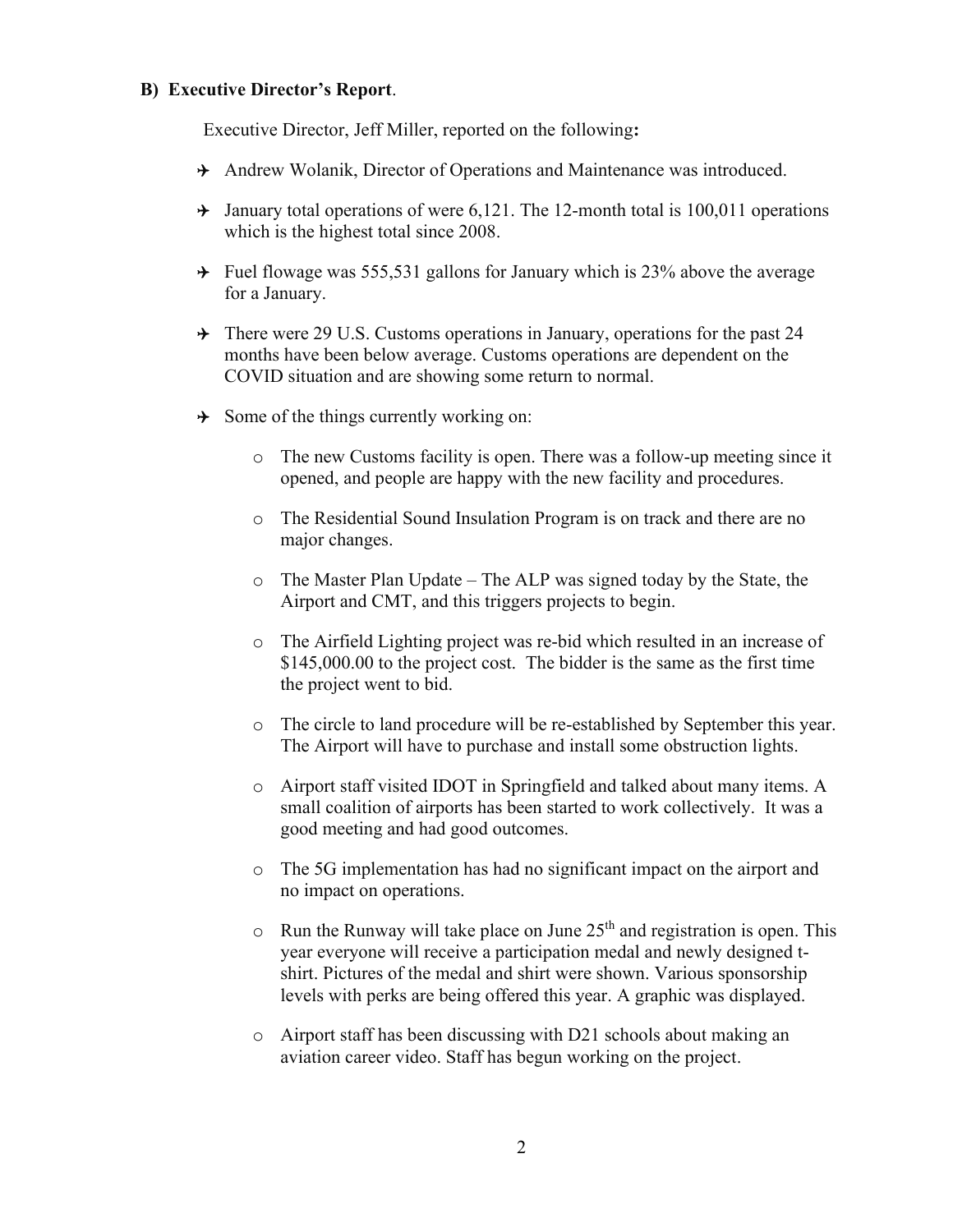- $\rightarrow$  Public Relations Report
	- o Lauren from Serafin and staff members have been working on 5K sponsorship opportunities and outreach plans on social media.
	- o Working on the crisis communications plan and operational planning.
	- o Met with and conducted an airport tour with an aviation magazine editor today.
- $\rightarrow$  Noise call data was displayed showing three noise complaints from last month. The previous month there were 99 complaints.
- $\rightarrow$  Upcoming Meetings & Events
	- $\circ$  Monday, February 21<sup>st</sup> the office will be closed in observance of Presidents Day.
	- $\circ$  Wednesday, March  $2<sup>nd</sup>$  is the Quarterly Residential Sound Insulation Program Meeting.
	- $\circ$  Monday, March 14<sup>th</sup> is the Quarterly FBO Managers Meeting.
	- $\circ$  Wednesday, March 16<sup>th</sup> is the next Regular Board of Directors meeting.

Chairman Harris questioned the noise complaint from Barrington. Jeff explained that he looked on the flight tracker and said the aircraft flew from Aurora, followed all FAA procedures and was 3,000 feet when it flew over the home. Jeff did not see anything erroneous with the aircraft departure, route, or arrival. Jeff clarified to Director Kearns that it was a piston Cirrus aircraft.

# **C) CMT Engineering Report – Dan Pape**

- State Capital items still trying to get two projects kicked off. He asked that the board ask politicians to advance the capital program.
- Circle to land moving forward with getting devices and understand the potential change in procedure.
- Has the preliminary plans for Hawthorne and working on some drainage elements and storm water storage.
- Preliminary discussions with Andrew for pavement repairs and remarking.
- He displayed the signed ALP cover sheet. There will be follow up meetings and will pursue to get capital project reimbursement.
- Airfield Lighting Project advancing paperwork at this point.

Director Kearns asked what the first project would be to trigger reimbursement for the ALP and Dan said the hot spot and taxiway reconfiguration project.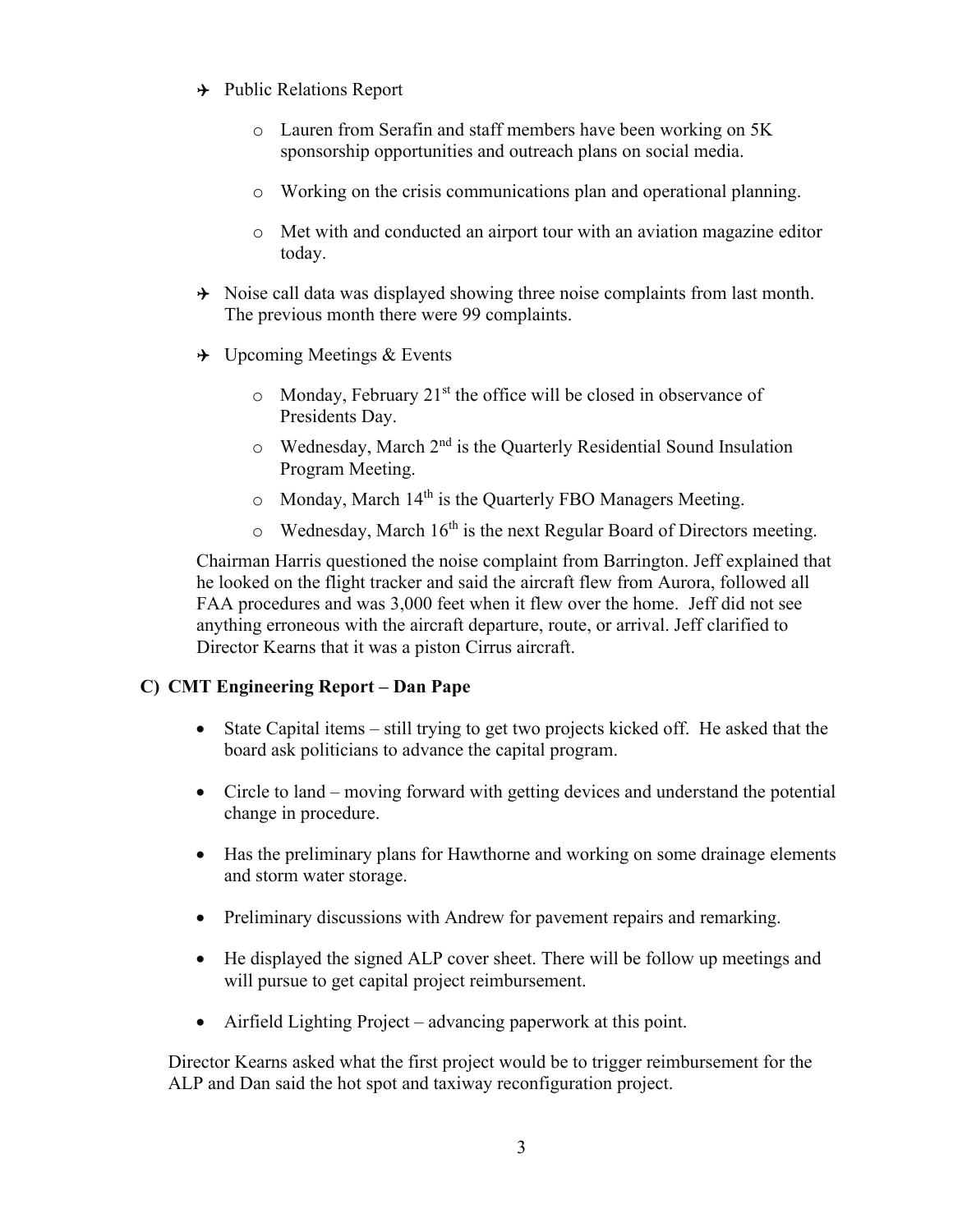Director Saewert commented about State staffing issues and asked if the reimbursement for the Master Plan will also be delayed. Dan said yes and elaborated on the procedure. The payment will be slower due to staffing issues. Dan said they are trying to change the process. Jeff spoke about the possible changes and collective talking points the coalition of airports could send to the state.

Chairman Harris asked on the State Capital Program, who is "they" that needs to be focused on. Dan said the Department of Transportation all the way up to the Secretary of Transportation. Jeff said that he has been trying to meet with representatives and our elected local officials such as Representative Carroll and Senator Morrison to help. Dan said they do not have enough administrative staff to implement Rebuild Illinois. Jeff added that the legislators have done their part to get the funds available for the state program but there are administration and staffing issues.

Director Saewert asked how long Clayton has been in office and Dan said approximately 18 months to two years.

Jeff spoke about asking to opt out of the State's process and not getting the 5% State money. He spoke of this as a specific application of the potential benefits of the eventual collective efforts of the coalition of airports.

## **D) Board Member Comments**

- Director Berman wished Andrew congratulations and said he hopes the weather will not be as bad as predicted.
- Director Kiefer had no comments.
- Director Lang had no comments.
- Director Kearns recognized Matt Dolick, who attended the meeting, as Acting Mayor of Prospect Heights. He spoke about former Mayor Helmer and said he was a director at the airport for 14 years. Mayor Helmer described the airport as the crown jewel of the area and was an important supporter of the Scholarship Assistance Fund Dollars for students. He will be missed. There was a moment of silence to honor him.
- Director Saewert said that Mayor Helmer cared about the airport and all the area residents. He was a tremendous public servant and will be missed. He told Acting Mayor Dolick that he has our support.
- Director Hellyer congratulated Andrew, thanked the staff for working with D21 schools on aviation careers education for students and thanked Jeff and Penny for reaching out to residents who call about noise issues and taking a more active role.

## **E) Correspondence and Chairman's Comments**

Chairman Harris had no comments.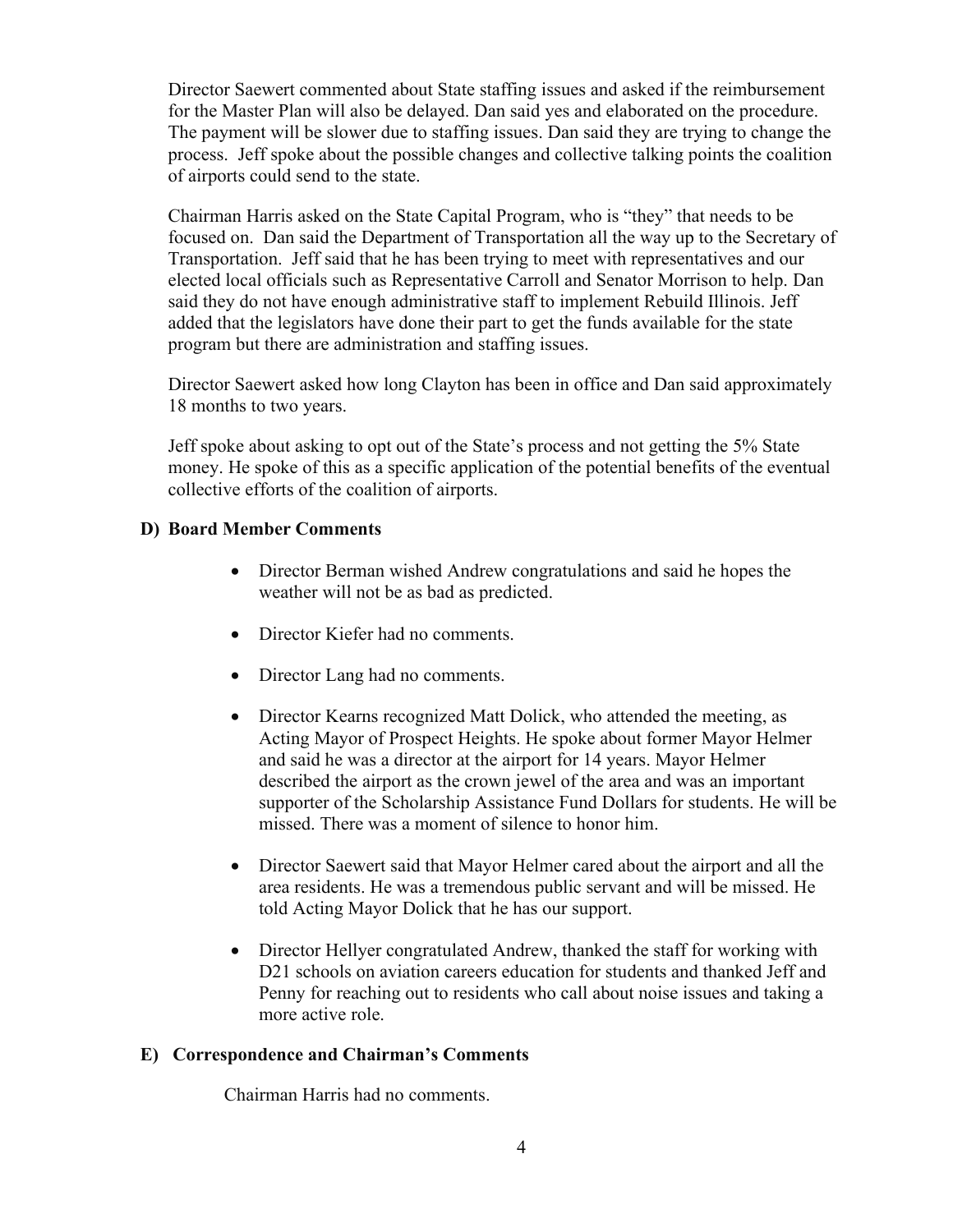## **VII. New Business**

A.Resolution 22-004 – A Resolution Authorizing the Payment of Claims;

A motion to approve was made by Director Saewert and seconded by Director Berman. The motion was approved by roll call. Ayes: Directors Berman, Hellyer, Kearns, Kiefer, Lang and Saewert. Nays: None. Absent: None.

B. Resolution 22-005 – A Resolution Approving the Net Ground Lease Agreement with Signature Flight Support, L.L.C.;

A motion to approve was made by Director Kiefer and seconded by Director Saewert. The motion was approved by roll call. Ayes: Directors Berman, Hellyer, Kearns, Kiefer, Lang, and Saewert. Nays: None. Absent: None.

C. Resolution 22-006 – A Resolution Approving the Program Letter for the Rehabilitate Airfield Lighting – Phase 1 Project with the Illinois Department of Transportation;

A motion to approve was made by Director Hellyer and seconded by Director Berman. The motion was approved by roll call. Ayes: Directors Berman, Hellyer, Kearns, Kiefer, Lang, and Saewert. Nays: None. Absent: None.

Jeff explained that this is the new process that was approved at the last meeting and the letter is being approved retroactively.

D. Resolution 22-007 – A Resolution Approving a Professional Services Agreement with Crawford, Murphy, & Tilly, Inc. for the Construction Phase Services for the Rehabilitate Airfield Lighting – Phase 1 Project;

A motion to approve was made by Director Lang and seconded by Director Kearns. The motion was approved by roll call. Ayes: Directors Berman, Hellyer, Kearns, Kiefer, Lang, and Saewert. Nays: None. Absent: None

**VIII. Executive Session** – Pursuant to 5 ILCS 120/2 (c) (6) to discuss the purchase or lease of property for the use of the public.

At 6:32 p.m. motion to move in Executive Session was made by Director Kiefer and seconded by Director Hellyer. The motion was approved by roll call. Ayes: Directors Berman, Hellyer, Kearns, Kiefer, Lang, and Saewert. Nays: None. Absent: None.

At 7:04 p.m. a motion to return to open session was made by Director Kearns and seconded by Director Saewert. The motion was approved by voice vote. Ayes: Directors Berman, Hellyer, Kearns, Kiefer, Lang, and Saewert. Nays: None. Absent: None.

## **IX. Action Taken from Executive Session**

There was no action taken.

## **X. Adjournment**